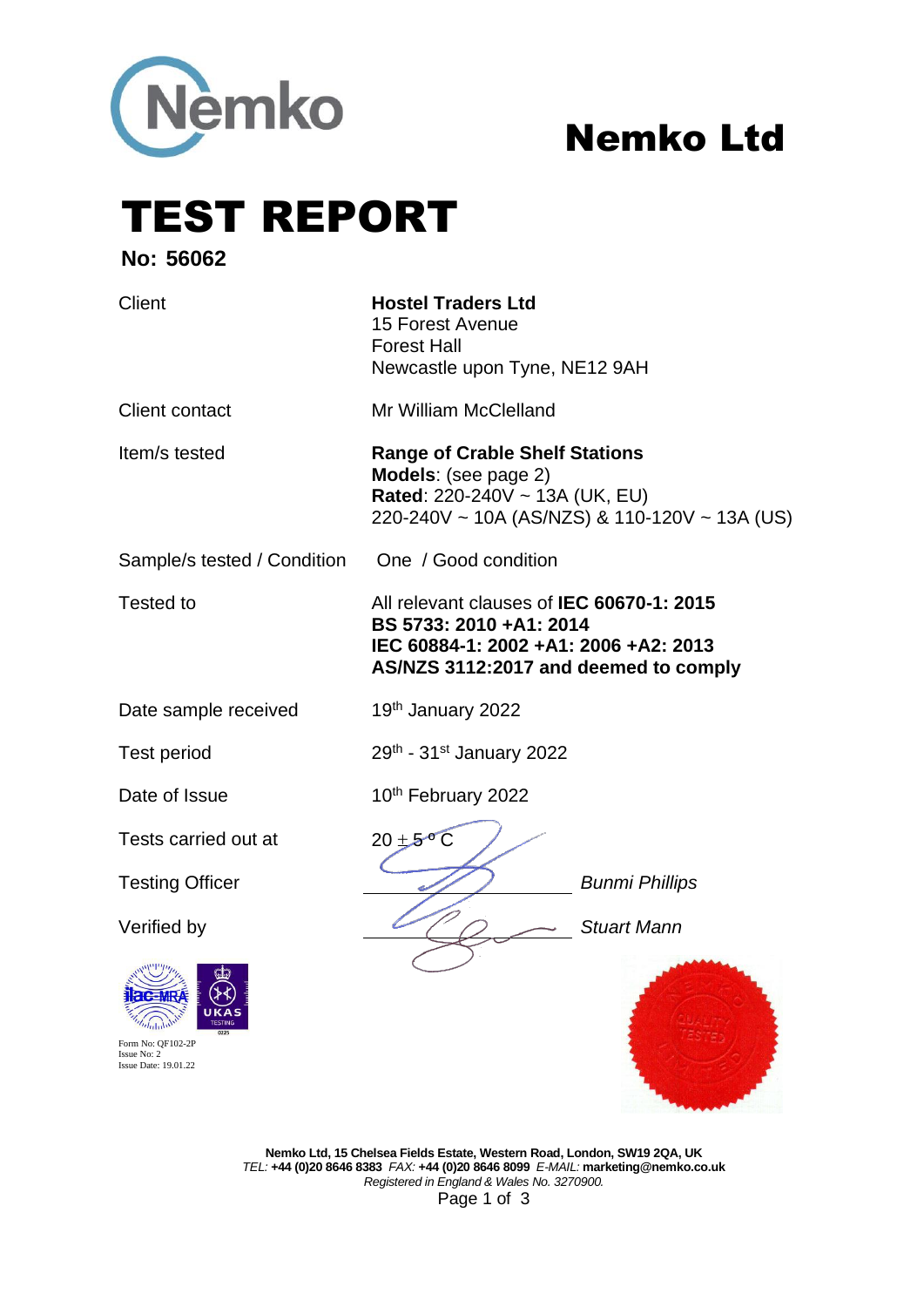

## Nemko Ltd

| <b>Report No:</b> |  |
|-------------------|--|
| <b>Client:</b>    |  |

**Report No: 55062 Client: Hostel Traders Ltd**

THIS REPORT APPLIES ONLY TO THE PARTICULAR SAMPLE UNIT(S) TESTED AND TO THE SPECIFIC TESTS CARRIED OUT AS DETAILED IN DETAILED IN THE PROJECT FILE HELD AT NEMKO LTD.

THIS REPORT DOES NOT COVER ELECTROMAGNETIC COMPATIBILITY.

IT SHOULD BE NOTED THAT ONLY A LIMITED NUMBER OF UNITS HAVE BEEN TESTED. IT IS THEREFORE ESSENTIAL FOR THE MANUFACTURER OR SUPPLIER OF THIS PRODUCT TO ENSURE THAT THE QUALITY OF ALL PRODUCTION UNITS IS TO THE SAME STANDARDS AS THAT OF THE SAMPLE (S) CHECKED.

UNLESS OTHERWISE DEFINED IN THIS TEST REPORT THE DECISION RULE APPLIED TO ALL TEST RESULTS IS A 'CONSTRAINED SIMPLE ACCEPTANCE' PASS/FAIL CRITERIA AS DEFINED IN IEC GUIDE 115, CLAUSE 4.4.2 PROCEDURE 1, WHICH TAKES INTO ACCOUNT A CONFIDENCE LEVEL OF 95% (K=2) AND FALSE ACCEPTANCE OF 2.5%.

### **Models**

| CRA3-XXXX-1A-W-3B                                                  | NEM-0821-TRA-00001 |
|--------------------------------------------------------------------|--------------------|
| North and Central America, Japan                                   |                    |
| CRA3-XXXX-1A-W-3G                                                  | NEM-0821-TRA-00002 |
| UK, Ireland, Middle East, Cyprus, Malta, Malaysia, Singapore, Hong |                    |
| Kong                                                               |                    |
| CRA3-XXXX-1A-W-3I                                                  | NEM-0821-TRA-00003 |
| Australia, New Zealand, Papua New Guinea, Argentina                |                    |
| CRA3-XXXX-2A-W-1E-1F                                               | NEM-0821-TRA-00004 |
| Europe                                                             |                    |